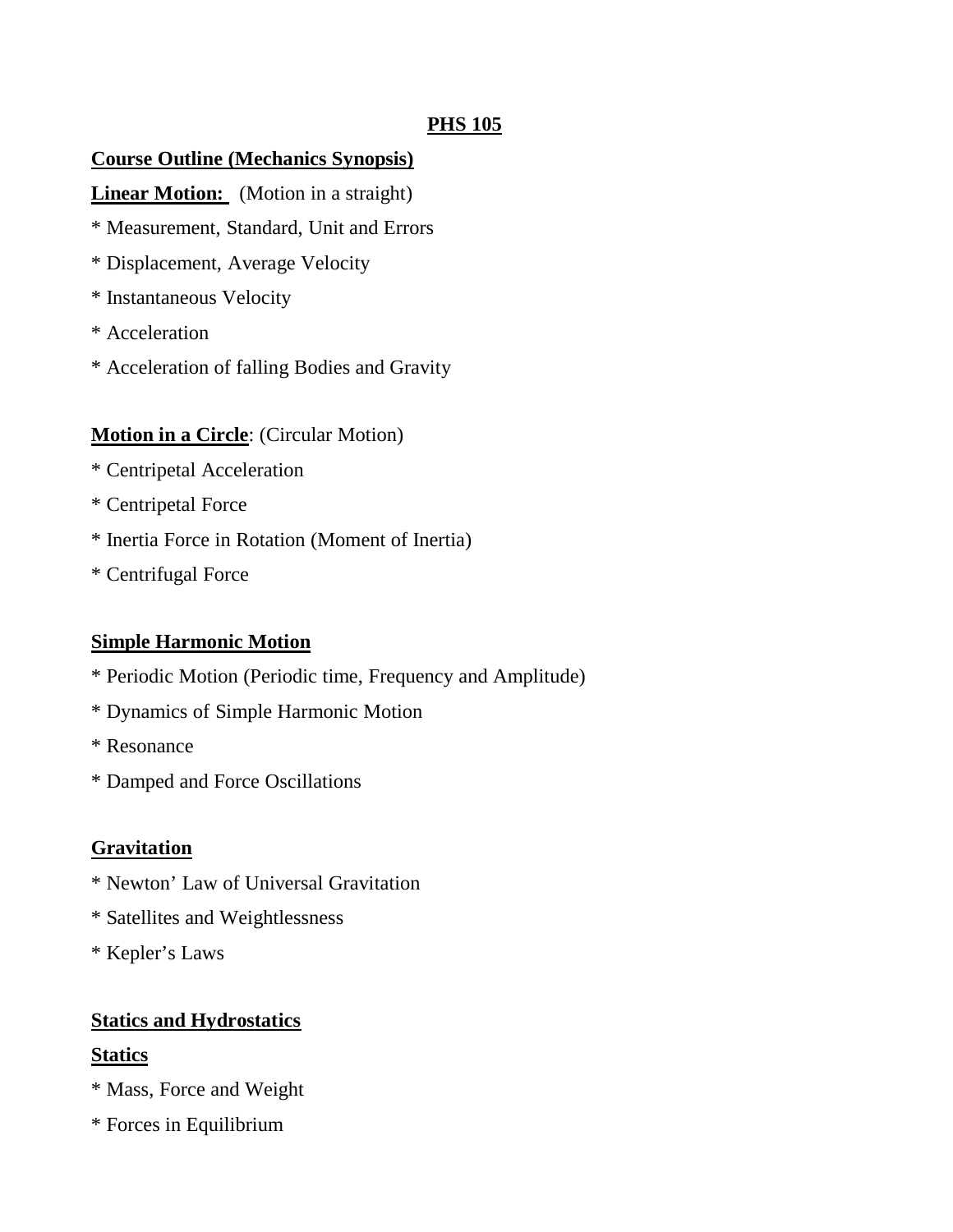- \* Resolution of Forces
- \* Moment of Forces
- \* Principles of Moment
- \* Couple
- \* General Conditions of Equilibrium

# **Hydrostatics** (Fluid at Rest)

- \* Fluid, Pressure
- \* Transmission of Fluid Pressure
- \* Density, Relative Density, Specific Weight and Specific Gravity
- \* Pressure in a liquid due to its own weight and pressure measurements

# **Elasticity**

- \* Stress, Strain
- \* Young's Modules, Bulk and Sheer Moduli

# **Friction, Viscosity and Surface Tension**

- \* Sliding and Static Friction
- \* Viscosity (Laminar and Turbulent flows)
- \* Surface Tension and Capillarity

# **Text Books**

- \* Applied Mechanics ---- Hannah & Hillier
- \* Physics (principles with applications) ------ Douglas C. Giancoli
- \* General Physics ----- Sternhein and Kana
- \* Any other physics text books covering these synopses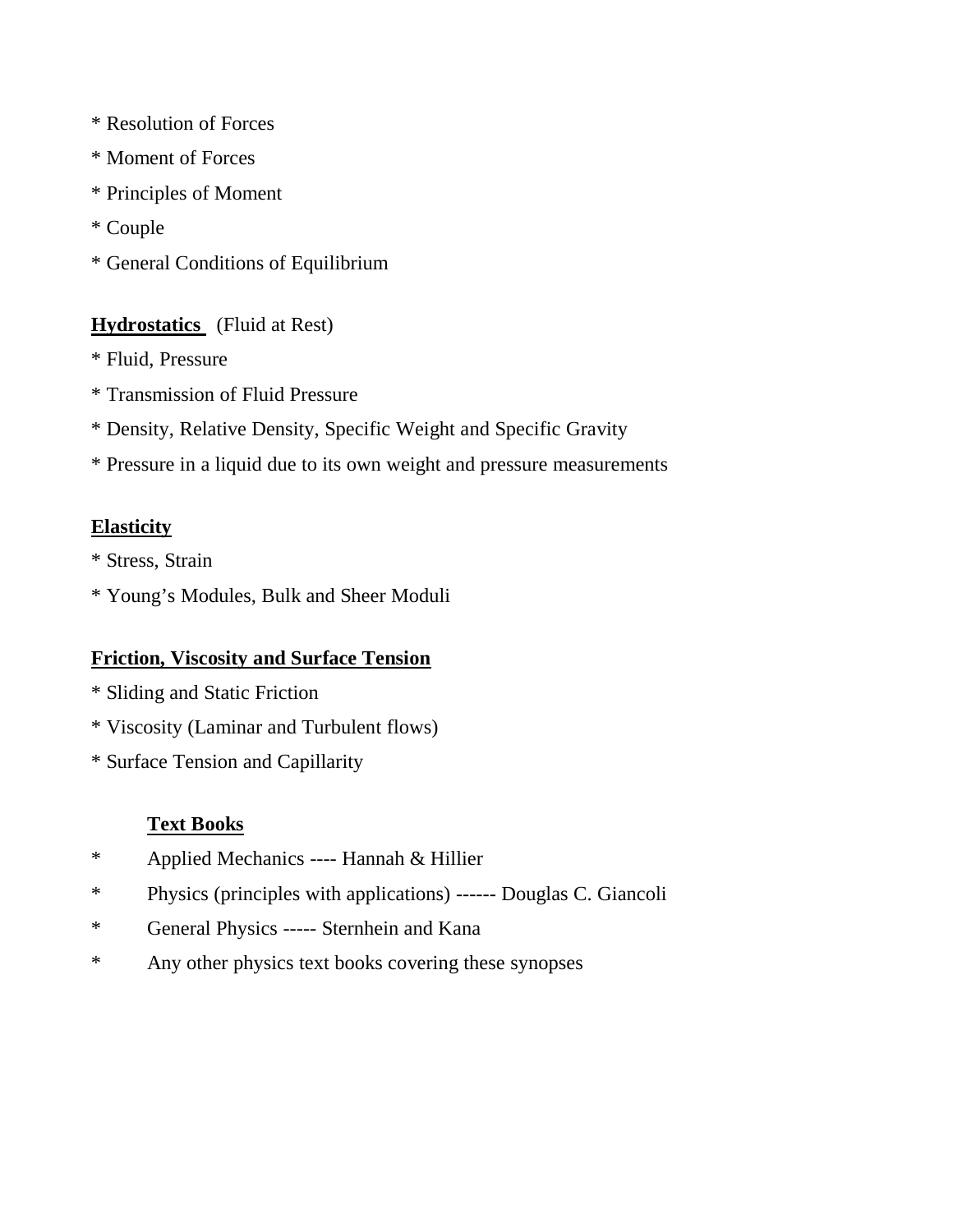**Mechanics:** Study of Motions of objects and of the forces that affect their motions.

### **Linear Motion**

Physics like many other sciences is largely based on quantitative measurements. A quantitative discussion of motion requires measurements of time and distance, so that we can consider the standards, units and errors involved in physical measurement.

**Measurements:** Quantitative physical measurements must be expressed by numerical comparison of some agreed set of standards. All measuring devices are calibrated directly in terms of primary standards of L**ength, Time and Mass** as established by international scientific community. All physical quantities can be expressed in terms of some combinations of these three fundamental dimensions, which we denote as **L, T and M** respectively.

Internationally accepted set of metrics units called the **"Systeme Internationale** (S.I) units are: **Metre, Kilogram and Second**, termed as basic units i.e., **"M. K.S" System;** older units are **C.G.S. units.**

**Errors:** Measurements and predictions are both subject to errors. Measurement errors are of two types: Random and systematic.

Both errors are present in all experiments and can be reduced by taking the average of many measurements (Random)

**Displacement:** Change in position of an object or distance between two points in a specified direction. To distinguish between distance and displacement, take for instance, a person walking 70m east and then turn around to walk 30m west.



**The total distance walked is 100m but displacement is 40.0m I.e. 40m from the starting point**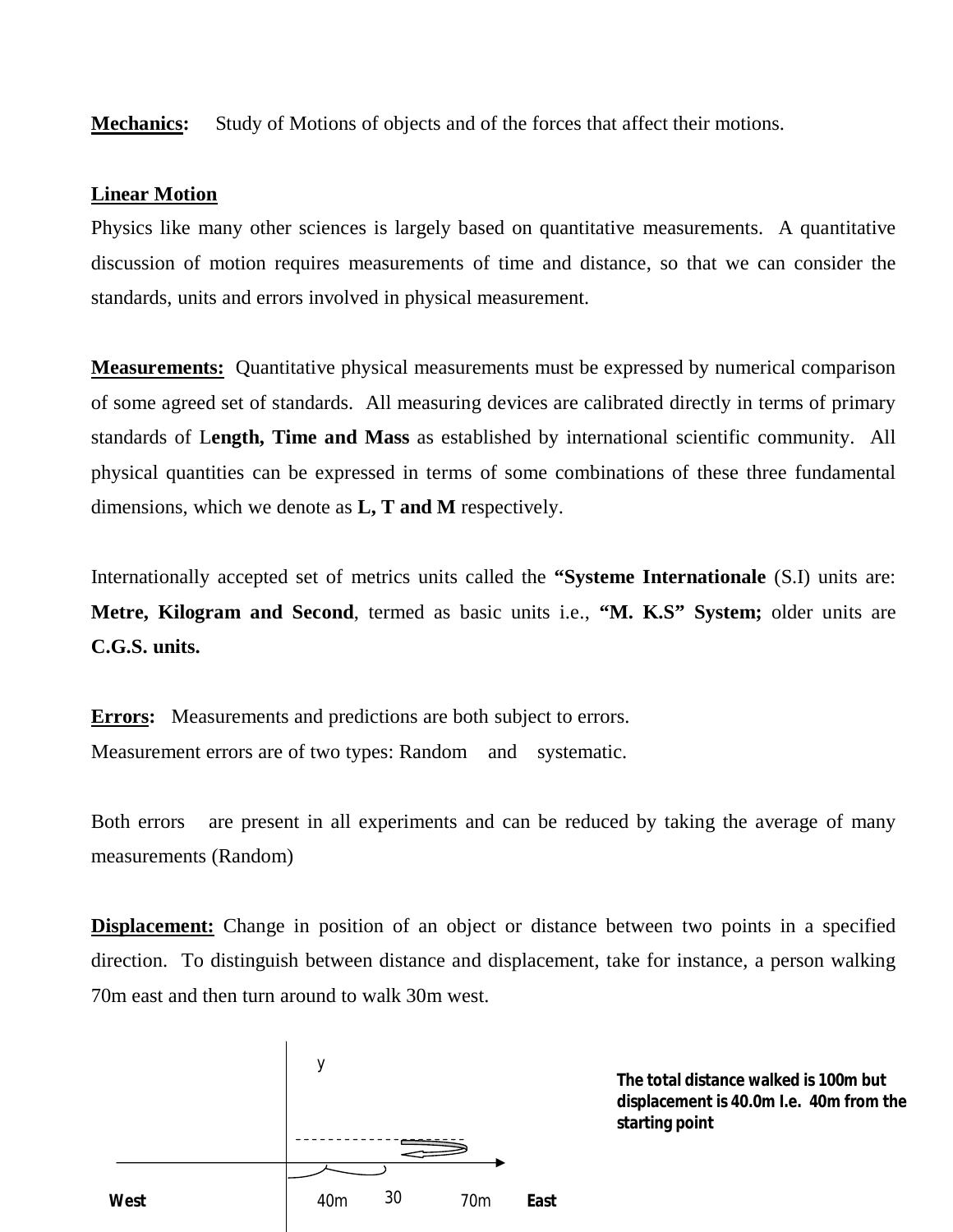### **Velocity and Speed**

Velocity: Signifies both magnitude (numerical value) and direction, which makes velocity a vector quantity. Speed: Signifies only magnitude.

**Note**: Average velocity is defined in terms of displacement rather than total distance travelled.

Hence, average velocity =  $Displacement$  Time Elapsed Unit =  $m/s$ . Let  $\Delta x = x_2 - x_1$  and  $\Delta t = t_2 - t_1$  $\Delta x$  = Displacement and  $\Delta t$  = change in time or elapsed time Average velocity  $\tilde{V} = x_2 - x_1 =$ 

**Instantaneous Velocity:** Velocity at any instance of time, defined as average velocity over an indefinitely short time interval.

 $t_2 - t_1$   $\Delta t$ 

 $V_{\text{nst}}=lim_{\Delta t\rightarrow 0} \Delta x$  $\Delta t$ , unit is m/s.

**Acceleration** = Change of velocity Time elapsed; the unit is  $m/s^2$ Hence, average acceleration,  $\bar{a} = \frac{V_2 - V_1}{\Delta v} = \frac{\Delta v}{\Delta w}$  $t_2 - t_1$   $\Delta t$ 

Similarly, Instantaneous acceleration is:

$$
a_{\text{inst}} = \frac{\lim_{\Delta x \to 0} \Delta v}{\Delta x}
$$
unit: m/s<sup>2</sup>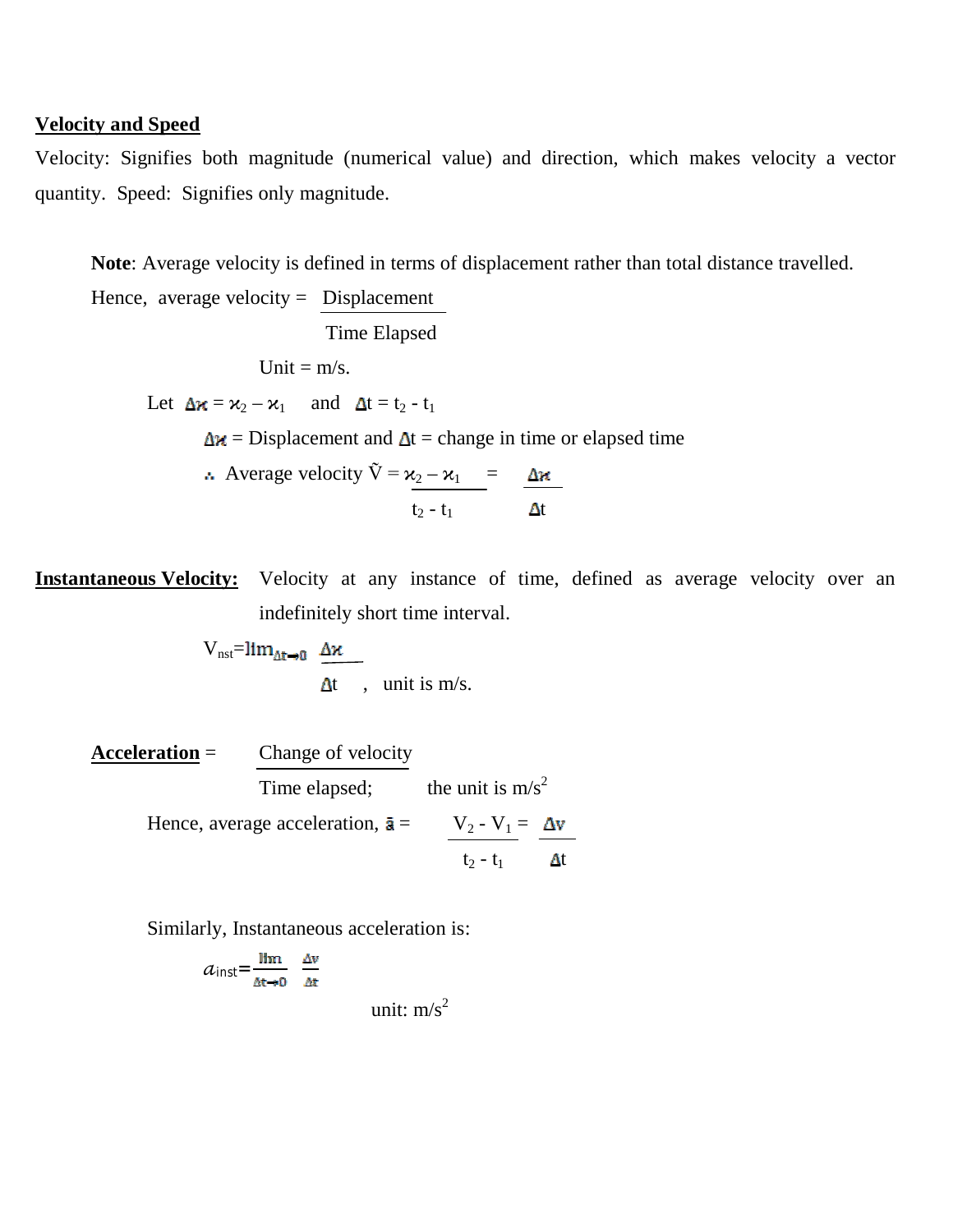#### **Uniformly Accelerated Motion**

This occurs when acceleration remains constant over time. But when acceleration changes, the change is sufficiently small such that we assume it to be constant; thus situation is treated as *uniformly accelerated motion.* In this case, instantaneous and average accelerations are equal.

Suppose the initial time  $t_1 = 0$ , then

$$
T = t_2 \text{ (time elapsed)}
$$

Let the initial position  $x_1$  and initial velocity  $v_1$  be represented as  $x_0$  and  $v_0$ 

Hence,  $\tilde{V}$  (average velocity) =  $\frac{x - \kappa 0}{t} = \frac{\kappa - \kappa 0}{t}$ 

So, also,

$$
a = \frac{v - v_0}{t}
$$
  
At = v - v<sub>0</sub>  

$$
V = V_0 + at \quad \dots \quad (1)
$$

Recall  $\tilde{V} = \frac{\kappa 2 - \kappa 1}{\kappa 2 - \kappa 1}$  and that  $\varkappa_1 = \varkappa_0, \varkappa_2 = \varkappa$ When  $t_1 = 0$  $\tilde{V} = \frac{\kappa - \kappa_0}{\kappa}$ ϰ = Ṽt + ϰ0 …………………. (2)

Since velocity increases at a uniform rate, the average velocity  $\tilde{V}$ , will be midway between the initial and final velocities, hence

$$
\tilde{V} = \frac{v \cdot v}{2}
$$
, now substituting this in equation (2),

We obtain 
$$
\kappa = \kappa_0 + (\frac{v \delta + v}{2}) t = \kappa_0 + (\frac{v \delta + v + a t}{2}) t
$$
  

$$
X = \kappa_0 + v_0 t + \frac{1}{2} a t^2 \dots \dots \dots \dots \dots \dots \dots \dots (3)
$$

To obtain the velocity v at time t in term of  $v_0$ , a,  $\varkappa$ , and  $\varkappa_0$ , we begins as

$$
\varkappa = \varkappa_0 + \tilde{V}t = \varkappa_0 + (\frac{v + v0}{2}) t
$$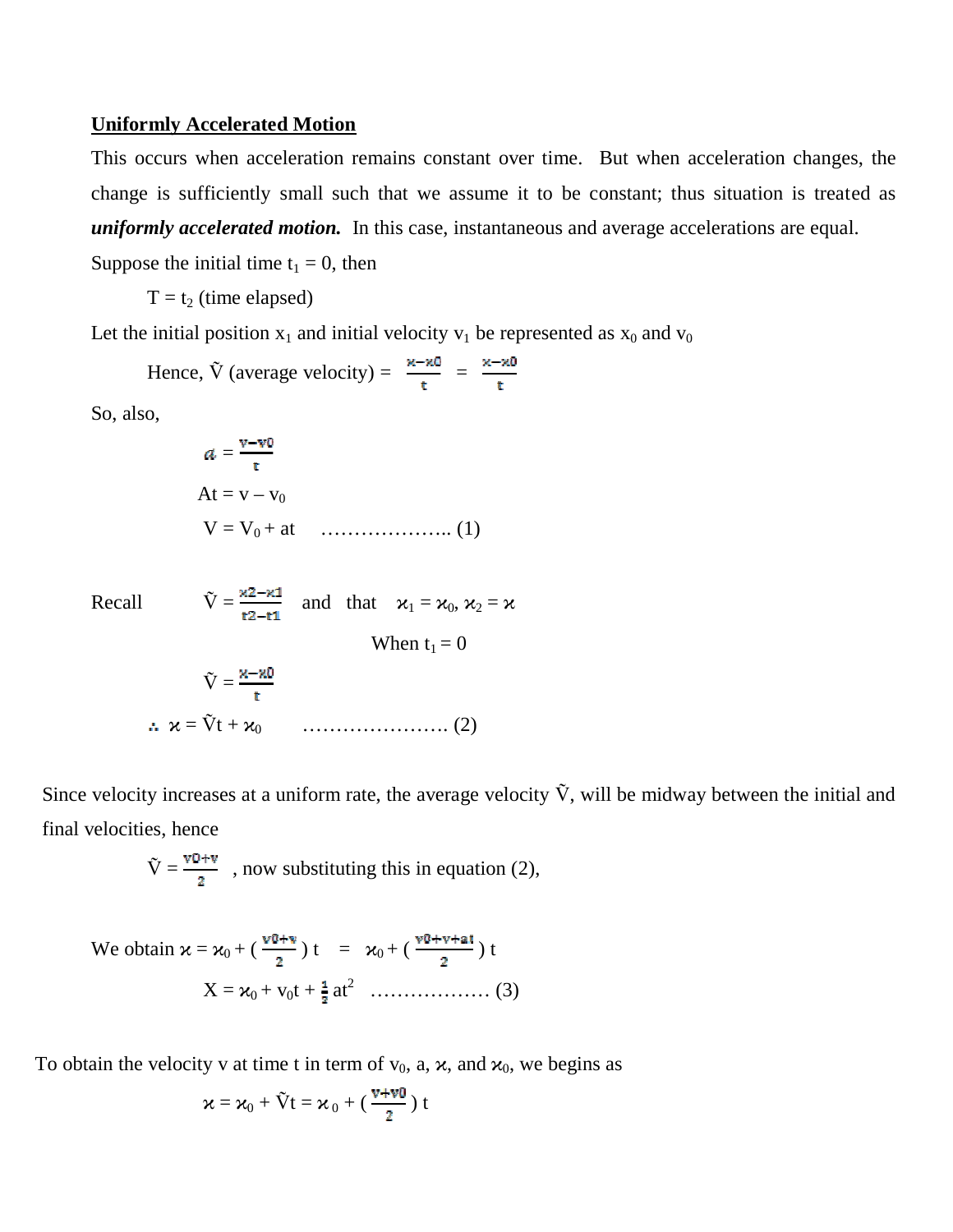Recall from equation (1) that

$$
t = \frac{v + v0}{a}.
$$
  
\n
$$
\therefore \ \mathbf{x} = \mathbf{x}_0 + \left(\frac{v + v0}{2}\right) \left(\frac{v - v0}{a}\right)
$$
  
\n
$$
= \mathbf{x}_0 + v^2 - v_0^2
$$
  
\n
$$
2a
$$
  
\n
$$
V^2 = v_0^2 + 2a \left(\mathbf{x} - \mathbf{x}_0\right) \quad \dots \quad (4)
$$

Hence, kinematic equations for constant acceleration are:

$$
V = v_0 + at
$$
  
\n
$$
\mathbf{x} = \mathbf{x}_0 v_0 + \frac{1}{2}at^2
$$
  
\n
$$
V^2 = v_0^2 + 2a (\mathbf{x} - \mathbf{x}_0)
$$
  
\n
$$
\Delta = \frac{v + v0}{2}
$$
  
\n
$$
\mathbf{V} = V_0 + a \Delta t
$$
  
\n
$$
\Delta \mathbf{x} = V_0 \Delta t + \frac{1}{2} a (\Delta t)^2
$$
  
\n
$$
V^2 = V_0 + 2 a \Delta \mathbf{x}
$$
  
\n
$$
\tilde{V} = \frac{1}{2} (v_0 + v)
$$
  
\n
$$
\Delta \mathbf{x} = \frac{1}{2} (v_0 + v) \Delta t
$$

Note that these equations are not valid unless (a) is a constant. In many cases  $x_0 = 0$ 

#### **Illustrations:**

1. A car accelerates from rest to 30m/s. What is its average acceleration?

Solution: -

$$
\bar{a} = \frac{\Delta v}{\Delta t} = \frac{v + v0}{t - t0} = \frac{30 - 0}{10} = 3 \text{ m/s}.
$$

 $\implies$  an increase in velocity of 3m/s in each second of the 10 seconds time interval.

(2) An object moves according to the formula

 $x = b + ct<sup>3</sup>$ . What is the instantaneous acceleration at time t?

## **Solution:**

1<sup>st</sup> find v  
\n
$$
V = \frac{dx}{dt} = \frac{d}{dt}(b + ct^3) = 3ct^2
$$
\nThen,  $a_{\text{hnat}} = \lim \longrightarrow 0 \frac{dv}{dt} = \frac{d}{dt}(3tc^2) = 6ct$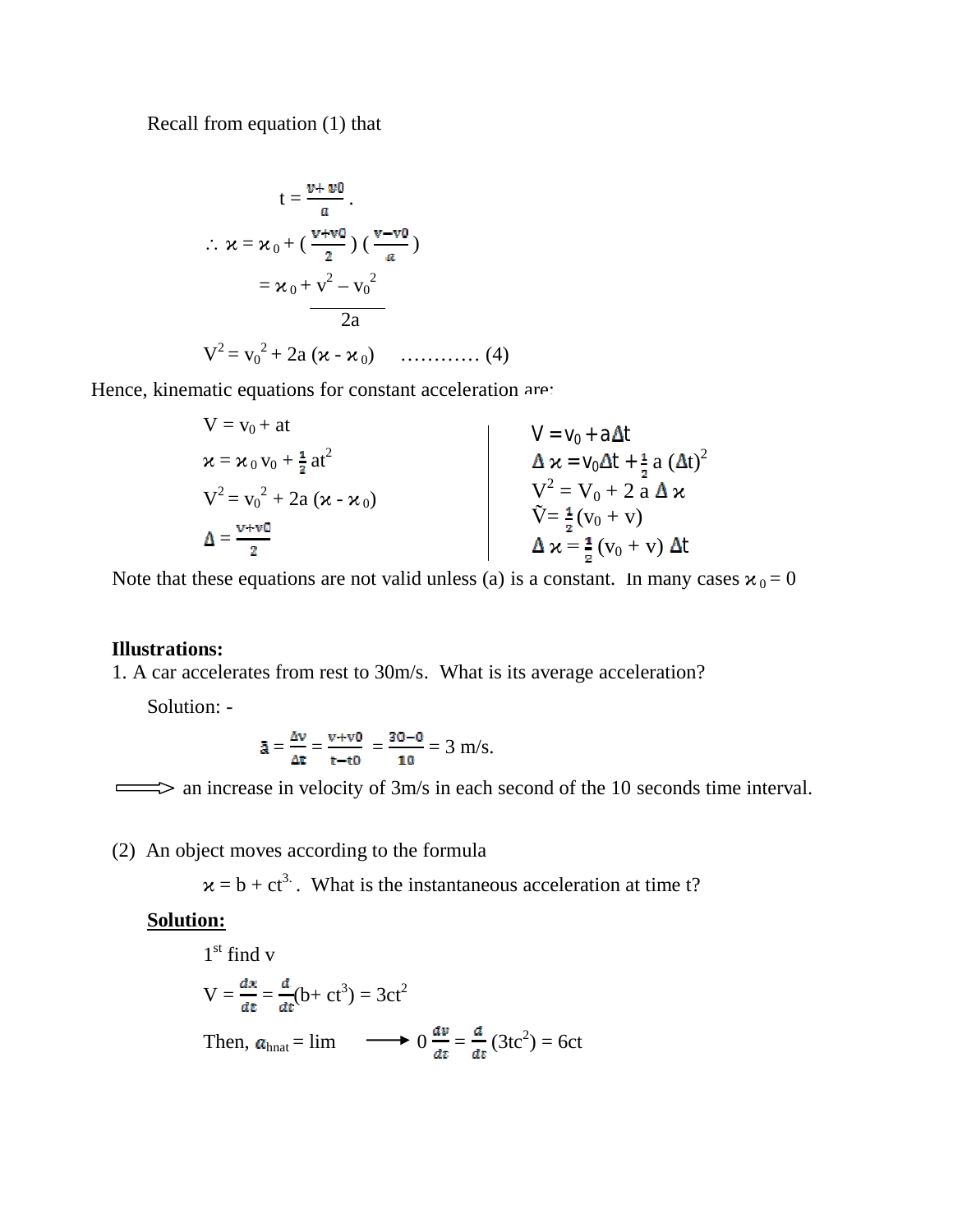(3). A car initially at rest at a traffic light accelerates at  $2m/s^2$  when the light turns green. After 4 secs, what are its velocity and position?

#### **Solution:**

 $= 2m/s^2$ ,  $\Delta t = 4secs$  and  $v_0$ 

- $(i)$  v = v<sub>0</sub> + a  $\Delta t = 0 + 2(4) = 8$ mls
- (ii)  $\Delta x = v_0 \Delta t + \frac{1}{2} a (\Delta t)^2 = 0 + \frac{1}{2} (2) (4)^2 = 16m$
- (4). A car accelerates from rest with a constant acceleration of  $2m/s^2$  onto a highway where traffic is moving at a steady rate of 24m/s.
- (a). How long will it take for the car to reach a velocity of 24m/s?
- (b). How far will it travel in that time?
- (c). The driver does not want the vehicle behind to come closer than 20m nor force it to slow down. How large a break in traffic must the driver wait for

### **Solution**

(a) i. e time need to reach the velocity  $v = 24m/s$ 

$$
V = V_0 + a\Delta t
$$
  
=  $\Delta t = V + V_0 = 24$  = 12sec

- (b)  $\Delta x = V_0 \Delta t + \frac{1}{8} a (\Delta t)^2 = 0 + \frac{1}{8} (2) (12)^2 = 144 \text{m}$
- (c) The vehicle behind is moving at a constant velocity  $V_0 = 24 \text{ m/s}$ , so  $a = 0$ 
	- ∴ In 12sec., it moves a distance  $\Delta x = V_0 \Delta t + \frac{1}{2} a (\Delta t)^2$

$$
= 24 \times 12 + \frac{1}{2} \cdot 12 \times 0 = 288
$$
m

Since the entering car travels 144m in this time, the oncoming vehicles gains

(288 - 144) m or 144m, If it is to come no closer than 20m, the break in traffic must be at least  $(144 + 20)$  m or 164m.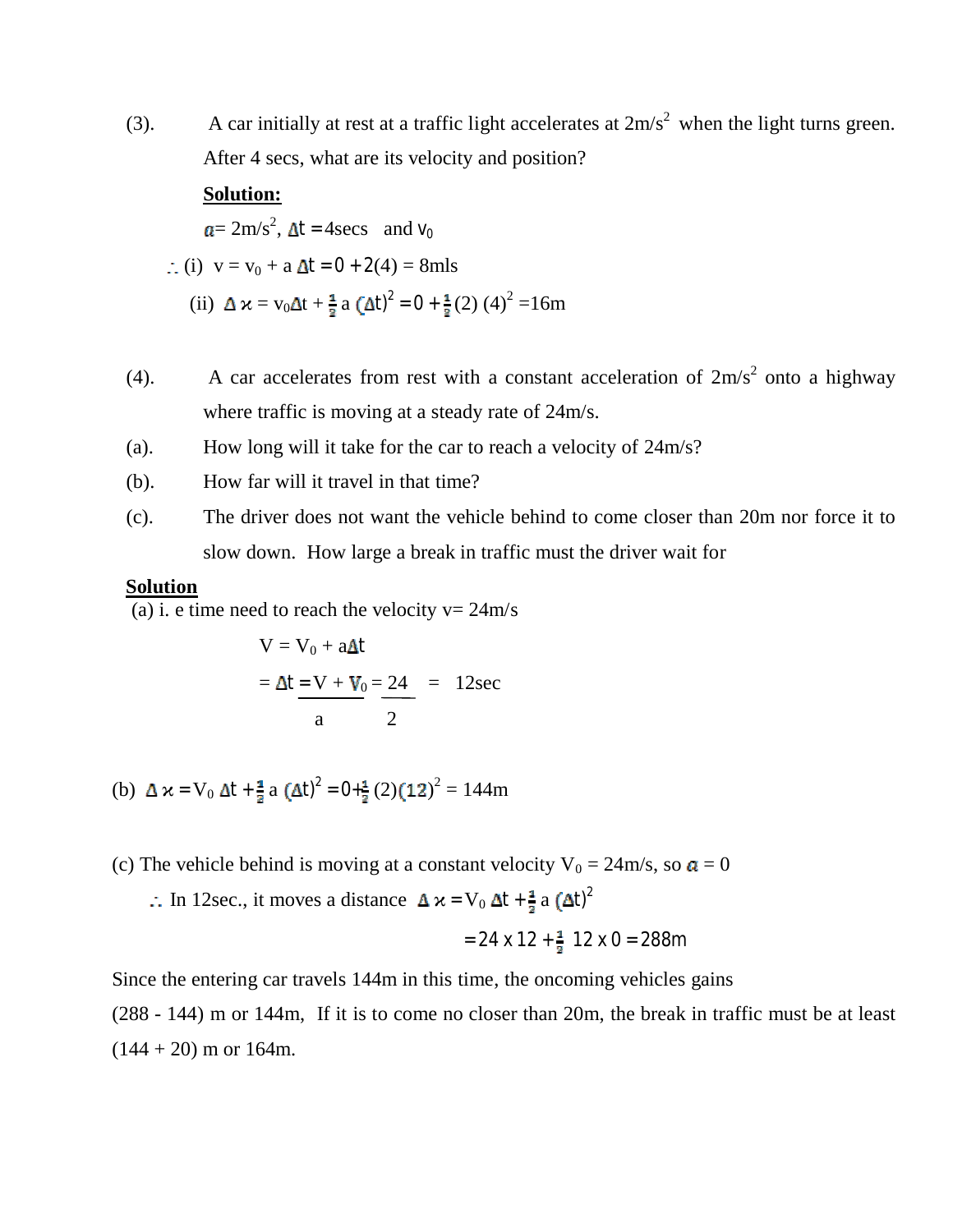#### **Assignment 1**

A car reaches a velocity of 20m/s with an acceleration of  $2m/s^2$ . How far will it travel while it is accelerating if it (a) Initially at rest? (b). initially moving at 10m/s.

A train accelerates uniformly from rest to reach 54km/h in 200sec after which the speed remains constant for 300 sec. At the end of this time the train decelerates to rest in 150 sec. Find the total distance travelled.

A baseball pitcher throws a fastball with a speed of 44m/s. It is observed that in throwing the baseball, the pitcher accelerates the bell through a displacement of about 3.5m from behind, estimate the average acceleration of the ball during the throwing motion.

### **Falling Bodies and Gravity (By Galileo Galilei 1564- 1642)**

At a given location on the Earth and in the absence of air resistance, all objects fall with the same uniform acceleration due to gravity, denoted by  $g = 9.8 \text{m/s}^2$ , downward. "g" varies slightly due as a result of changes in latitude, elevation and density of local geological features.

When dealing with freely falling objects, we make use of the same equation as described in kinematic by replacing a with g and since the motion is vertical, we put y in place of x,  $y_0$  in place  $x_0$ .

**Note:** It is arbitrary whether we choose y to be position in the upward direction or in the downward direction, but we must be consistent about it throughout a problem's solution.

The equations for falling bodies will be

$$
V = v_0 + gt
$$
  
\n
$$
Y = y_0 + v_0t + \frac{1}{2}gt^2
$$
  
\n
$$
V^2 = V_0^2 + 2g (y - y_0)
$$
 and taken  $a = +g$  (as downward).

**Example:** Suppose that a ball is dropped from a tower 70.0m high, how far it will have fallen after 2.0 sec.

 $= g = +9.8 \text{m/s}^2$  since we have chosen downward as +ve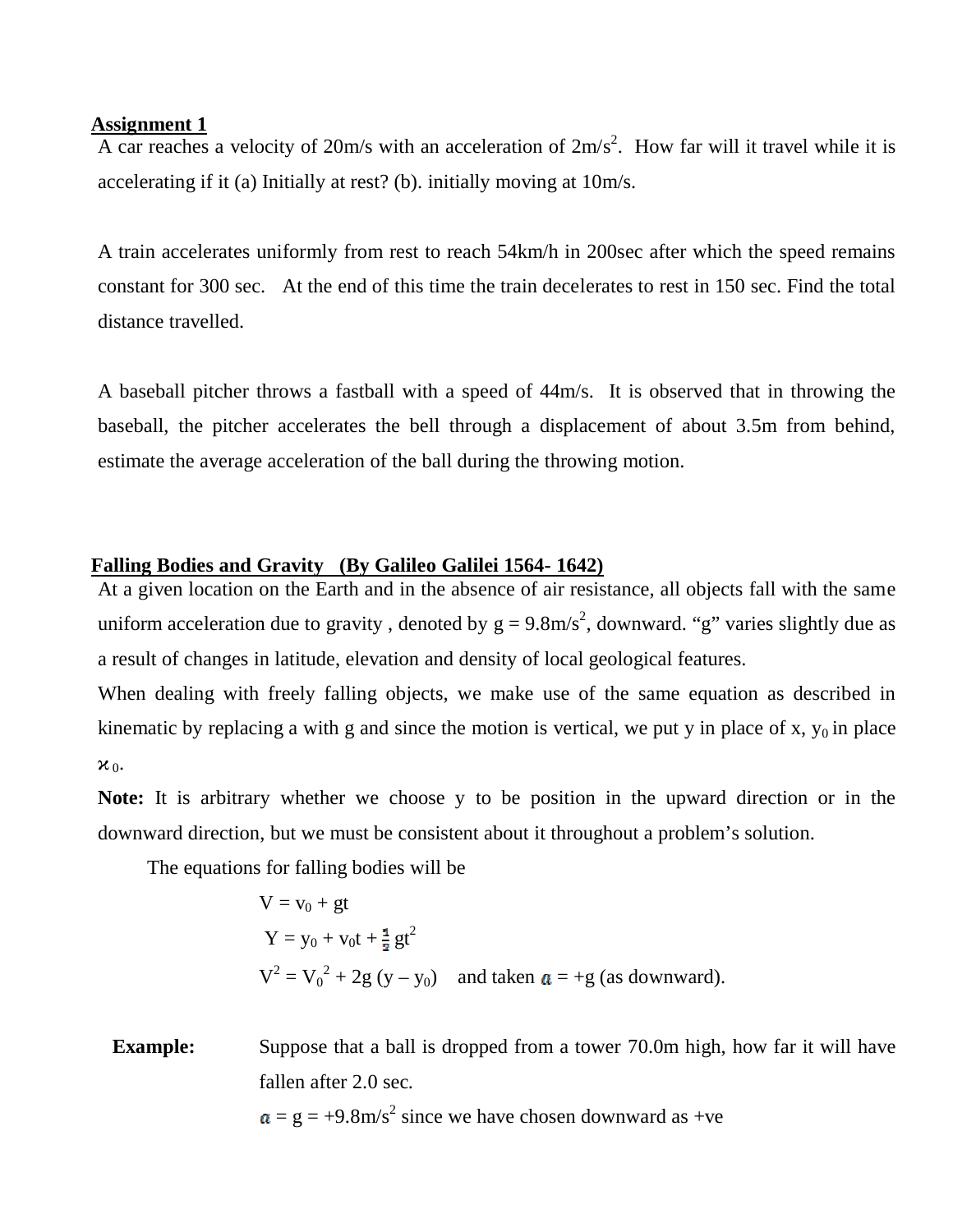$$
\therefore V_0 = 0, y_0 = 0
$$
  
y = 0 + 0 +  $\frac{4}{3}$  gt<sup>2</sup> =  $\frac{4}{3}$ (9.8) x 2<sup>2</sup> = 19.6m

Now suppose the ball in the above is thrown downward with a speed of 3.0mls instead of being dropped, what they would be its position and speed after 2.0 sec?

#### **Solution:**

$$
V_0 = 3.0 \text{m/s}
$$
 and  $t = 2.0 \text{Sec}$ ,  $y_0 = 0$   
 $y = V_0 t + \frac{1}{2}gt^2 = 3 \times 2 + \frac{1}{2} \times 9.8 \times 4$   
 $= 6 + 9.8 \times 2 = 25.6 \text{m}$ 

$$
-0+9.0 \text{ X } 2-23
$$

Its speed after 2.0 Sec,

$$
V = V_0 + gt = 3.0 + 9.8 + 2 = 22.6m
$$

**Example:** A ball is thrown upward into the air with an initial velocity of 15.0m/s

Calculate (a) How high it goes (b) How long the ball is in the air before it comes back to his hand.

## **Solution**

Let y be +ve in upward direction and –ve in the downward direction.

Note the difference in convention) i.e.  $a = -9.8 \text{mls}^2$ 

So, to determine d highest height,  $V = 0$ , and  $V_{0} = 15.0$  m/s

(1) 
$$
V^2 = v_0^2 + 2gy
$$
  
\n $Y = v_{02}^2 - v_{02} = 0 - (15)^2 = 11.5m$   
\n $\frac{2g}{3} = \frac{2(-9.8)}{2}$ 

(2) 
$$
y=y_0 + V_0t + \frac{1}{2}gt^2
$$
,  $y_0 = 0$   
 $y = 15t + \frac{1}{2}(-9.8) t^2$   
 $y - y_0 = V_0t + \frac{1}{2}gt^2$ 

Displacement not total distance travelled

$$
0 = 15.0 \text{ t} + \frac{1}{2} (-9.8) \text{ t}^2
$$

$$
= 15 \text{ t} - 4.9 \text{ t}^2 = 0
$$